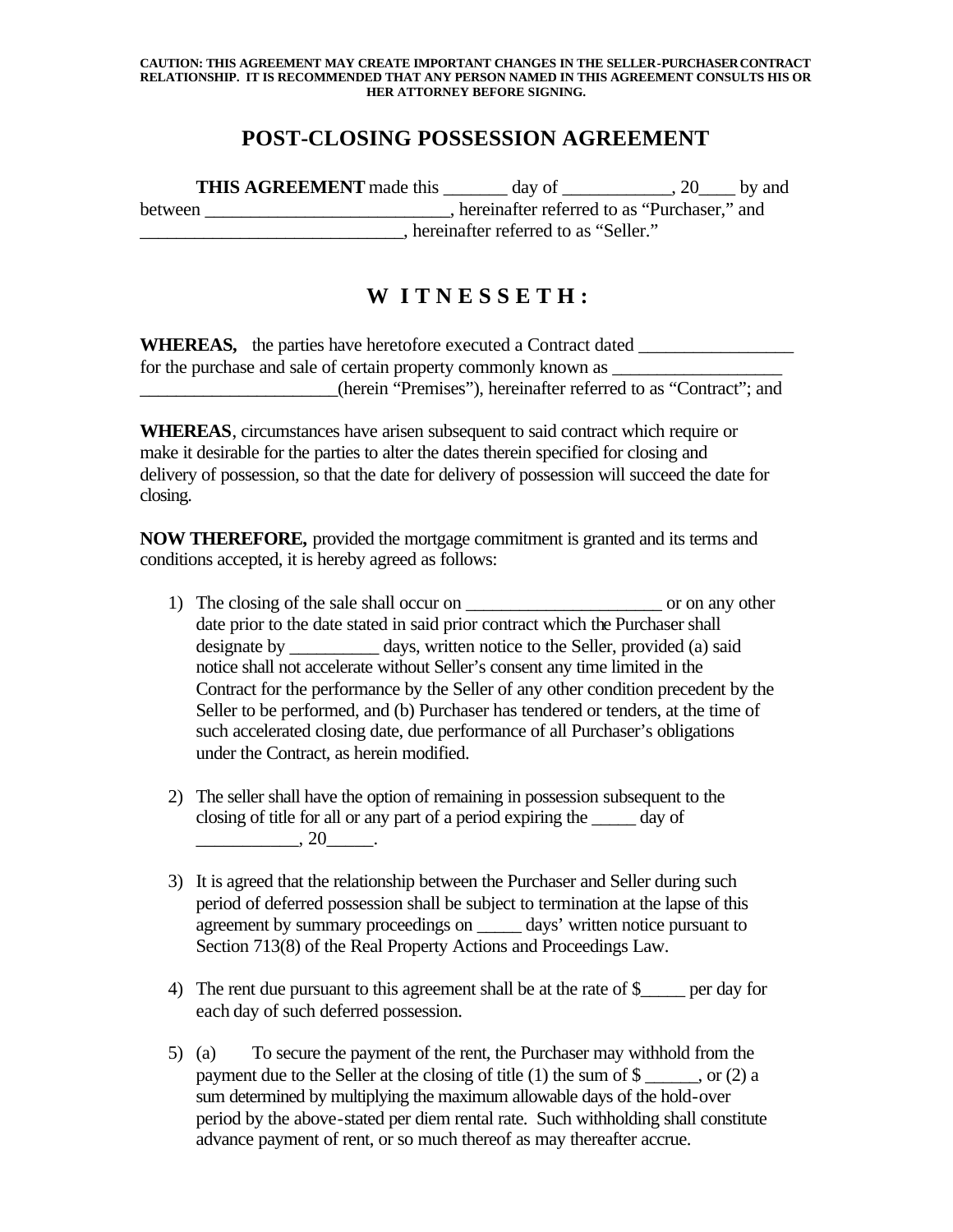(b) In addition to said advance rent payment, Purchaser may withhold the further sum of \$ as security against damages arising out of (1) the cost and expense of enforcing timely removal; and/or (2) repair of damage, if any, caused by Seller and occurring subsequent to closing of title; and/or (3) to apply to rental at the increased rate of \$ \_\_\_\_\_\_\_ per day, which shall be the accrual of rental subsequent to the last date limited herein for holdover.

6) The attorney for the Purchaser/Seller, upon signing this agreement, shall act as escrow agent in regard to such withheld sums, and shall have no duty or obligation to either of the parties hereto, than with respect to any sums hold against pursuant hereto, to hold same in his or her attorney trust account without obligation for the payment of interest, and with respect to any sums held against rent, to: (a) pay accrued rent to the Purchaser at the time of removal by the Seller; (b) pay any surplus to the Seller after such payment of accrued rent to the Purchaser, provided, however, that the escrow holder shall release no funds until the key to the premises has been delivered to such escrow holder or to the Purchaser and that the key delivery date shall be presumptively determinative of the last day of the holdover period; and (c) with respect to any sums held as security against either expenses of enforced removal, physical damage to the subject premises or increased rental, to hold same until the sooner of (i) receipt of written authorization to release by Purchaser or Purchaser's attorney, or (ii) the lapse of \_\_\_\_ days' form the date of service of written notice of intention to release escrow by the holder thereof without a responsive written objection, or (iii) the laps of \_\_\_\_ days' from the date of service of written notice of demand for release of the escrow without a responsive written objection.

All adjustments including but not limited to purchasers mortgage interest and homeowners insurance provided for in the Agreement shall be made as of the date of possession.

Upon Delivery of possession of the Premises,

- (i) same shall be vacant and broom clean
- (ii) the plumbing, heating and electrical systems included in the sale shall be in working order;
- (iii) the roof and basement shall be free of leaks; and
- (iv) the premises shall be free of violations of law and municipal ordinances.

Purchaser shall have the right to inspect the premises prior to delivery of possession.

Possession of the premises shall be that of a licensee.

Either form of notice shall be served by the person issuing it simultaneously to each of the other parties and their respective attorney(s)

Failure of response of written objection, within the time limited, shall constitute a waiver of objection.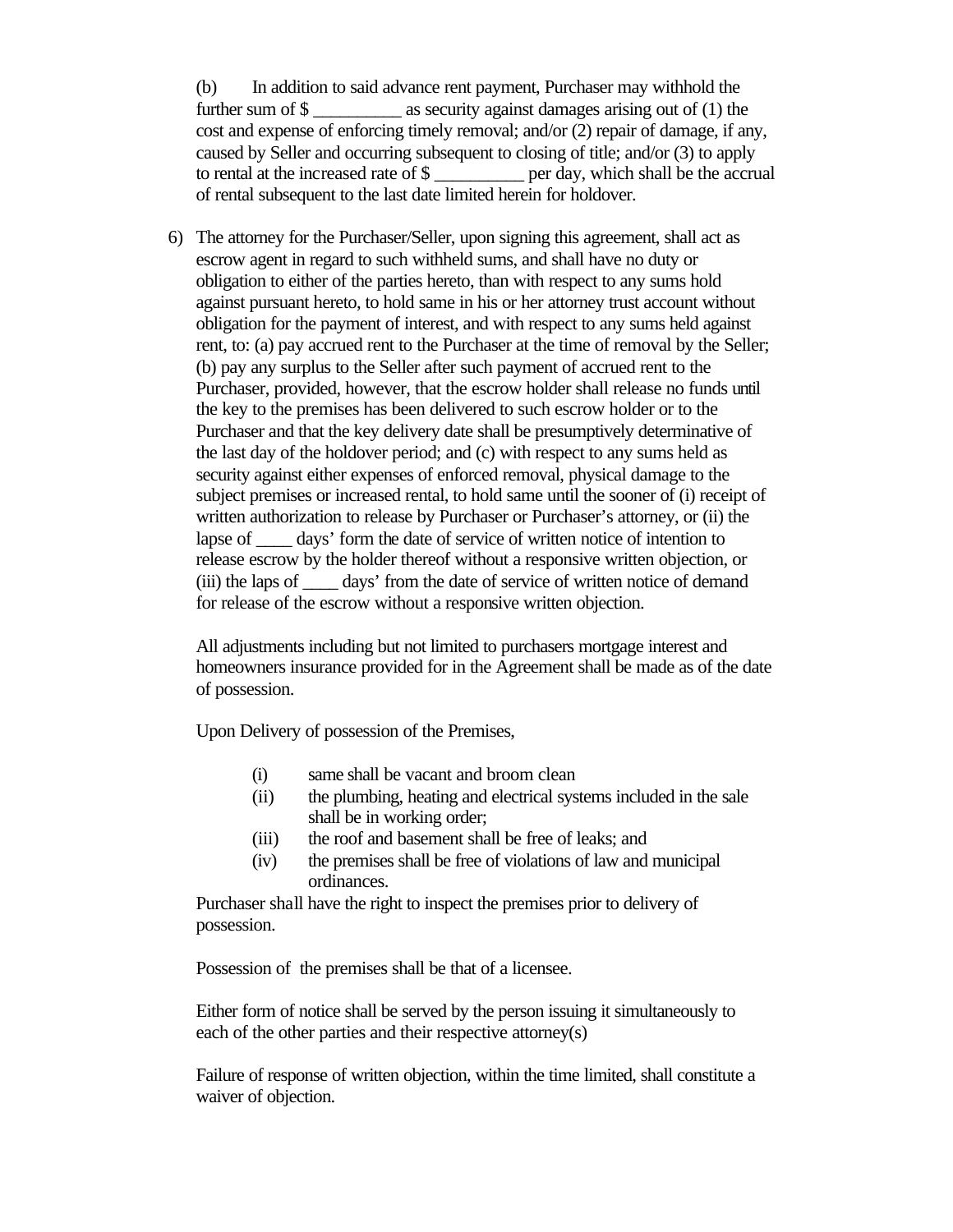Service shall be deemed made when made personally upon the person to be noticed, or when mailed registered or certified to the address, if any, listed as the post-closing address of the parties at paragraph \_\_\_\_\_, or, if none is listed, to the attorney for such party, or, if none, to the address for such party recited in the original Contract.

7) Objection to release of escrow based on either rent or damage claims shall be specific, detailed, itemized and as to physical damage claims, cost estimated as to each item specified. The excess, if any, over the aggregate of the itemized amounts shall be promptly remitted to the Seller by the escrow holder.

As to claims related to cost of enforced removal or unspecified (due to lack of access to inspect) physical damage, the entire escrow shall be retained until such removal costs are finally determined or such repair and/or replacement of physical damage claims finally mutually settled or judicially settled or judicially determined.

- 8) The seller will be responsible for the payment of, and shall pay for, all utilities used subsequent to the date of closing and to the date of delivery of possession. Neither party shall take any action in regard to changing the name on any utilities accounts until the date of delivery of possession.
- 9) Risk of casualty loss shall be in Seller to the date of closing of title and in Purchaser thereafter. The parties will maintain and keep in force and effect fire or homeowner's insurance accordingly, but neither party shall have, and each hereby expressly disclaims, any interest in any policy of the other.
- 10) Seller will, either by change of endorsement of former homeowner's policy or by new issuance, obtain and keep in effect a tenant liability policy for the period of holdover possession with minimum limits of \$ personal injury and \$ \_\_\_\_\_\_\_\_\_\_\_\_ for property damage.
- 11) Purchaser will, for the same period, obtain and keep in effect a homeowner's liability policy with minimum limits of  $\$  / $\$  /s for personal injury and \$  $\qquad \qquad$  for property damage.
- 12) Seller will assume all obligations for maintenance and repair (other than related to casualty events) of the property during the holdover period. The Seller will be responsible for delivery of the property at the conclusion of the holdover in a physical condition equal to that which existed at the time of closing of title.
- 13) The Seller will indemnify and hold the Purchaser harmless during the holdover period from claims arising out of [his/her] said use and occupancy during that period in favor of [himself/herself], members of [his/her] family and household and all lawful guests, licensed and invitees.